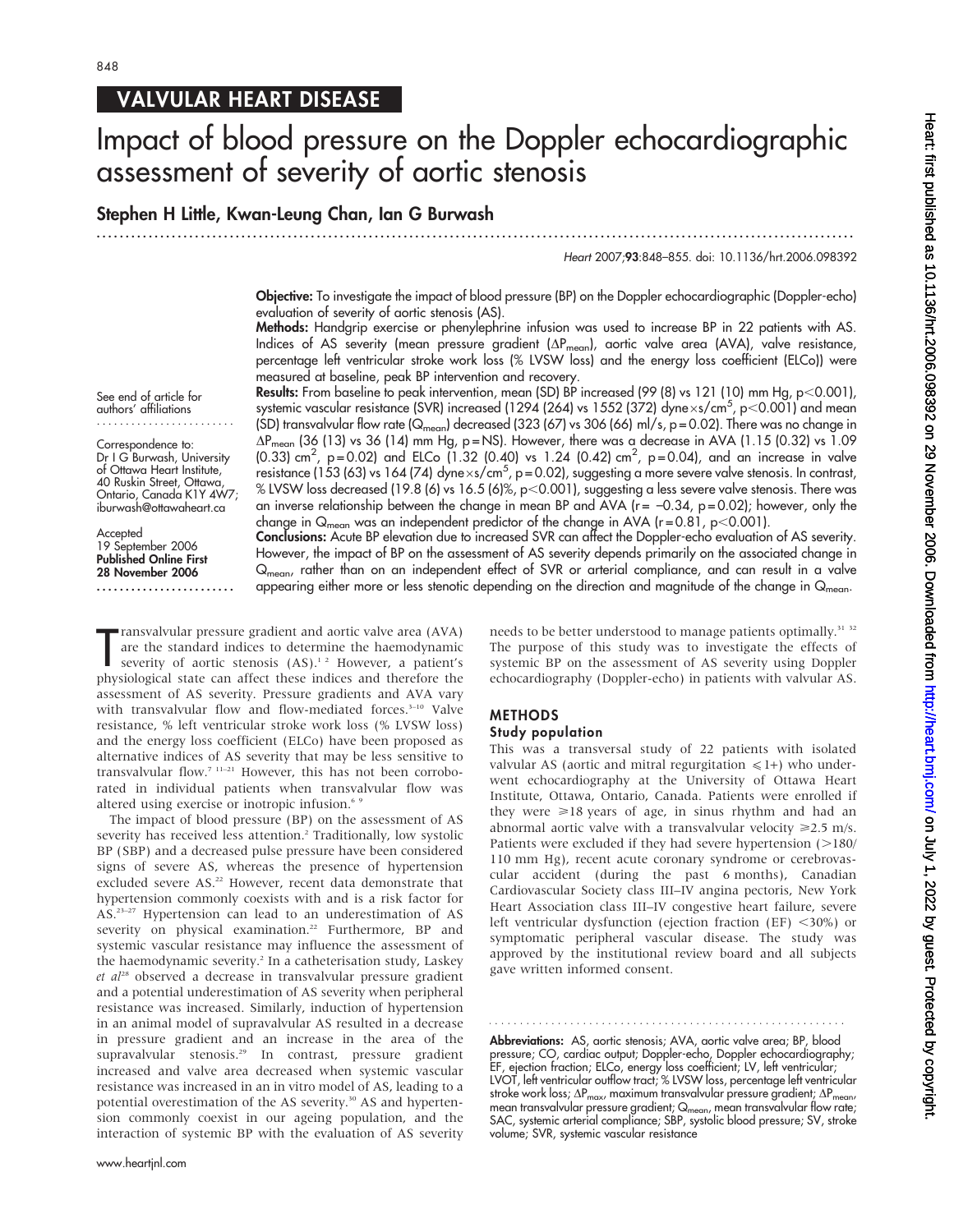#### Study protocol

Baseline supine brachial BP was measured in the nondominant arm using a mercury sphygmomanometer after 5 min of rest. Each patient underwent a baseline resting Doppler-echo examination. Echocardiographic data were stored on high-density magneto-optical disks for later off-line analysis.

Left ventricular outflow tract (LVOT) diameter was obtained using two-dimensional echocardiography, LVOT velocity using pulsed-wave Doppler and transvalvular velocity using continuous wave Doppler, as described previously.9 The ascending aorta diameter was measured at the sinotubular junction in the parasternal long-axis view. Left ventricular (LV) volumes were derived by the biplane method of discs.

Following the baseline examination, patients underwent a BP intervention protocol using either handgrip exercise or phenylephrine infusion.

#### Handgrip protocol

Patients were instructed to use their dominant hand to perform rhythmic handgrip exercise (30 contractions/min) at 40% of their maximum voluntary contraction using a calibrated dynamometer. Handgrip exercise was performed for 8 min, with acquisition of Doppler-echo and BP measurements during the final 2 min. Doppler-echo and BP measurements were repeated in recovery after 5 min of rest.

#### Phenylephrine protocol

Patients underwent a graded intravenous phenylephrine infusion protocol as described previously from our institution (University of Ottawa Heart Institute, Ontario, Canada).<sup>33</sup> The phenylephrine infusion was started at 0.4 µg/kg/min and increased to 0.8, 1.6 and 2.4 µg/kg/min at 6 min intervals. The infusion was discontinued if SBP increased  $>40$  mm Hg, diastolic BP increased  $>20$  mm Hg, or the patient developed intolerable symptoms or ventricular arrhythmias. Doppler-echo and BP data were acquired in the last 2 min of the final infusion rate. Doppler-echo and BP data were repeated in recovery 20 min after discontinuation of the phenylephrine infusion.

#### Doppler-echo haemodynamic analysis

Doppler-echo measurements were averaged from 3 to 5 cardiac cycles. LVOT area (CSA<sub>LVOT</sub>) was calculated from the diameter using a circular assumption. Stroke volume was calculated from the LVOT and transvalvular velocity time integrals ( $VTI<sub>LVOT</sub>$ ,  $VTI_{AS}$ ), as<sup>34</sup>:

 $SV = VTI_{LVOT} \times CSA_{LVOT}$ 

Mean transvalvular flow rate  $(Q_{mean})$  was derived by dividing stroke volume by the systolic ejection time, and cardiac output (CO) by multiplying stroke volume and heart rate. Systemic vascular resistance (SVR) was estimated as:

 $SVR = 80 \times (mean BP)/CO$ 

where mean BP was obtained using a mercury sphygmomanometer. Systemic arterial compliance (SAC) was calculated as<sup>35</sup>:  $SAC = SV/(SBP-DBP)$ 

where SBP and DBP are the systolic and diastolic BPs.

## Doppler-echo indices of AS severity

Peak transvalvular pressure gradient ( $\Delta P_{max}$ ) was calculated using the peak transvalvular ( $V_{\text{max}}$ ) and LVOT velocity ( $V_{\text{LVOT}}$ ), and the modified Bernoulli equation<sup>34</sup>:

 $\Delta P_{\text{max}} = 4 \times (V_{\text{max}}^2 - V_{\text{LVOT}}^2)$ 

Mean transvalvular pressure gradient ( $\Delta P_{\text{mean}}$ ) was obtained by averaging instantaneous pressure gradients over the ejection period. AVA was calculated by continuity equation,<sup>5 36 37</sup> where:

 $AVA = (VTI<sub>LVOT</sub>/VTI<sub>AS</sub>) \times CSA<sub>LVOT</sub>$ 

Valve resistance was calculated as<sup>38</sup>:

Resistance =  $(\Delta P_{mean}/Q_{mean}) \times 1333$ 

% LVSW loss was derived as<sup>9 19 20</sup>:

% LVSW  $loss = (\Delta P_{mean}/LVP_{mean}) \times 100\%$ 

where  $LVP_{mean}$  is the mean systolic left ventricular pressure, calculated by adding the SBP and  $\Delta P_{\text{mean}}$ .

The ELCo was calculated  $as^{21}$ :

 $E<sub>LO</sub> = (AVA \times Ao)/(AO-AVA)$ 

where Ao is the ascending aorta area.

## Statistical analysis

Data are expressed as mean (SD). Differences between indices of AS severity at baseline, BP intervention and recovery were assessed by analysis of variance with repeated measures. The relationships between the change in indices of AS severity and the change in haemodynamic variables were compared using least-squares linear regression analysis. Correlations were described by Pearson's correlation coefficient. Stepwise linear regression analysis was used to identify haemodynamic variables on univariate analysis that were independent predictors of the change in an index of AS severity. A p value  $\leq 0.05$  was considered significant.

## RESULTS

## Patient characteristics

Table 1 shows the demographic and baseline Doppler-echo data in the 22 patients. In all, 16 (72%) patients had hypertension and 4 (18%) patients had symptomatic coronary artery disease. The aetiology of AS was degenerative (trileaflet) in 11 patients, bicuspid aortic valve disease in 10 patients and indeterminate in 1 patient. Baseline  $\Delta P_{mean}$  (SD) was 36 (12) mm Hg (17– 62 mm Hg) and AVA was 1.15 (0.32) cm<sup>2</sup> (0.72–1.82 cm<sup>2</sup>).

#### Haemodynamic changes during BP intervention

BP was altered by exercise handgrip in 18 patients and by phenylephrine infusion in 4 patients. There were no adverse events in the exercise handgrip cohort, and all patients completed the protocol. Two patients undergoing phenylephrine infusion reported minor symptoms of flushing at 1.6  $\mu$ g/kg/

| Variable                                      | Mean (SD)     |
|-----------------------------------------------|---------------|
| Clinical characteristics                      |               |
| Age (years)                                   | 70 (10)       |
| Gender (M:F)                                  | 16:6          |
| $BSA$ (cm <sup>2</sup> )                      | 1.96(0.21)    |
| Haemodynamic variables                        |               |
| Heart rate (bpm)                              | 62(8)         |
| BP (mm Hg)                                    | 143(14)/77(9) |
| Stroke volume (ml)                            | 104 (19)      |
| $Q_{\text{mean}}$ (ml/s)                      | 323 (67)      |
| LV EF (%)                                     | 73 (8)        |
| Stenotic indices                              |               |
| $\Delta P_{mean}$ (mm Hg)                     | 36(13)        |
| $AVA$ (cm <sup>2</sup> )                      | 1.15(0.32)    |
| Resistance (dyne $\times$ s/cm <sup>3</sup> ) | 153 (63)      |
| % LVSW loss (%)                               | 19.8(6.3)     |
| $ECO$ (cm <sup>2</sup> )                      | 1.32(0.4)     |
| AS severity (based on AVA)                    | 4:10:8        |
| Mild: moderate: severe                        |               |

body surtace area; EF, ejection traction; ELCo, energy loss coefficient; LV, left ventricular; % LVSW loss, percentage le ventricular stroke work loss index;  $\Delta P_{mean}$ , mean transvalvular pressure gradient; Q<sub>mean</sub>, mean transvalvular flow rate.<br>Values in parentheses are the SD.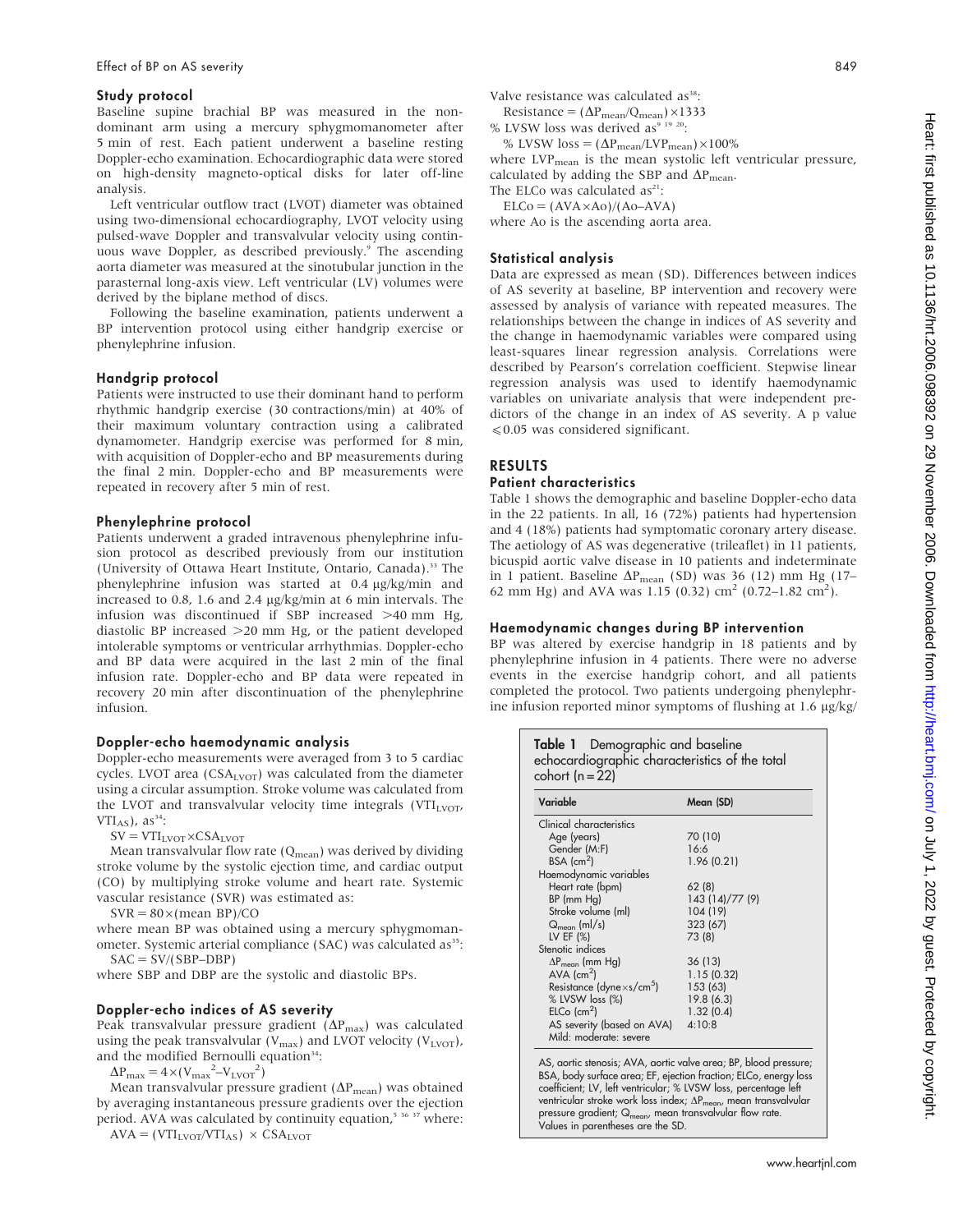min; however, the infusion protocol did not have to be discontinued.

Table 2 shows the haemodynamics at baseline, peak BP intervention and recovery. From baseline to peak intervention, SBP increased by  $27\%$  (p<0.001) and mean BP increased by  $22\%$  (p $<$ 0.001). All patients demonstrated an increase in SBP and mean BP (fig 1). The increase in BP was similar in the handgrip and phenylephrine intervention cohorts ( $\Delta$ mean (SD) BP 21 (10) vs 26 (6) mm Hg;  $p = 0.22$ ). SVR increased by 20% ( $p$ <0.001) and SAC decreased by 30% ( $p$ <0.001). There was no significant change in stroke volume from baseline to intervention, although  $Q_{mean}$  decreased by 5% (p = 0.02; fig 1). The change in  $Q_{mean}$  was similar in the handgrip and phenylephrine cohorts  $(-19 \t(31) \text{ vs } -6 \t(38) \text{ mJ/s}; p = 0.54)$ . LV EF did not change from baseline to intervention (73 (8) vs 72 (9)%;  $p = NS$ ).

### Effect of change in blood pressure on indices of AS severity

Table 2 shows the indices of AS severity at baseline, peak BP intervention and recovery, and fig 2 shows the individual changes in  $Q_{mean}$ ,  $\Delta P_{mean}$  and AVA. There was no change in  $\Delta P_{\text{mean}}$  from baseline to intervention (fig 3). In contrast, AVA decreased from 1.15 (0.32) to 1.09 (0.32) cm<sup>2</sup> (p = 0.02; fig 3). In all, 14 of the 22 patients demonstrated a decrease in AVA with the increase in BP (fig 4). The change in AVA from baseline to peak BP intervention ranged from –0.26 to +0.11 cm<sup>2</sup>. Notably, 5 of the 22 (23%) patients had a change in AVA that crossed a threshold of 1.5 or 1.0 cm<sup>2</sup>, thus changing the classification of AS severity according to the American College of Cardiology/American Heart Association Task Force on Practice guidelines.<sup>1</sup> The valve stenosis appeared more severe in four patients (two patients changed from mild to moderate AS; two patients changed from moderate to severe AS) and less severe in one patient (severe to moderate AS). The change in AVA with the BP intervention was not related to baseline AS severity ( $r = -0.06$ ;  $p = NS$ ).

SBP and mean BP were found to be lower at recovery than baseline, although  $Q_{mean}$  was similar. There was no difference between the average  $\Delta P_{mean}$  and AVA at baseline and recovery in the study cohort. However, for individual patients, the change in AVA at either peak BP intervention or recovery ranged from  $-0.26$  to  $+0.26$  cm<sup>2</sup> of the baseline AVA.

Valve resistance, ELCo and % LVSW loss were also affected by the BP intervention (fig 5). From baseline to peak BP intervention, valve resistance increased ( $p = 0.02$ ) and ELCo decreased ( $p = 0.04$ ), giving the appearance that the valve stenosis was more severe at a higher BP. In all, 15 of the 22 patients had an increase in valve resistance and 14 patients had a decrease in ELCo. In contrast, the valve stenosis appeared less severe at a higher BP when assessed by % LVSW loss ( $p$ <0.001). Of the 22 patients, 21 had a decrease in % LVSW loss with the BP intervention. There was no difference between baseline and recovery valve resistance, ELCo or % LVSW loss.

Handgrip and phenylephrine infusion interventions resulted in similar changes in the indices of AS severity.

#### Relationship between the change in indices of AS severity, BP and transvalvular flow rate

The relationship between the change in mean BP and the change in AVA was examined by plotting the change from baseline to intervention and from baseline to recovery  $(n = 44)$ . The change in AVA had an inverse linear relationship with the change in mean BP ( $r = -0.34$ ;  $p = 0.026$ ; fig 6). Similar inverse relationships were observed for the change in AVA and the change in SBP or SVR (table 3). The change in AVA had a direct linear relationship with the change in SAC. Importantly, there was a strong linear relationship between the change in AVA and the change in  $Q_{mean}$  (r = 0.81; p<0.001; fig 6). Only the change in Q<sub>mean</sub> was an independent predictor of the change in AVA (table 3). The change in BP, SVR and SAC had no independent effect on the change in AVA.

The change in Qmean was also the only independent predictor of the change in valve resistance and ELCo. In contrast, change in Qmean did not predict the change in % LVSW loss. The change in SBP and change in SAC were independent predictors of the change in % LVSW loss. No haemodynamic variable predicted the change in  $\Delta P_{\text{mean}}$ , although the change in  $\Delta P_{\text{mean}}$  was inversely related to the change in AVA ( $r = -0.43$ ,  $p = 0.004$ ).

## DISCUSSION

The management of patients with AS requires an evaluation of the symptomatic status and an accurate measurement of the severity of valve stenosis.<sup>12</sup> The latter is required to verify that the degree of valve stenosis is severe enough to account for a patient's symptoms. In addition, serial assessment of AS severity may identify patients at increased risk for the development of symptoms or an adverse event.<sup>39-41</sup> However, the BP may differ between serial assessments, yet the impact of a difference in BP on the assessment of AS severity has received little study, with conflicting results.<sup>28–30</sup>

In this study, handgrip exercise and phenylephrine infusion resulted in a significant increase in BP and SVR, with minimal effect on heart rate, ventricular dimensions or EF.  $\Delta P_{\text{mean}}$ 



Figure 1 Distribution of mean blood pressure (BP, panel A) and mean transvalvular flow rate ( $Q_{mean}$ , panel B) at baseline, peak BP intervention and recovery in the 22 patients.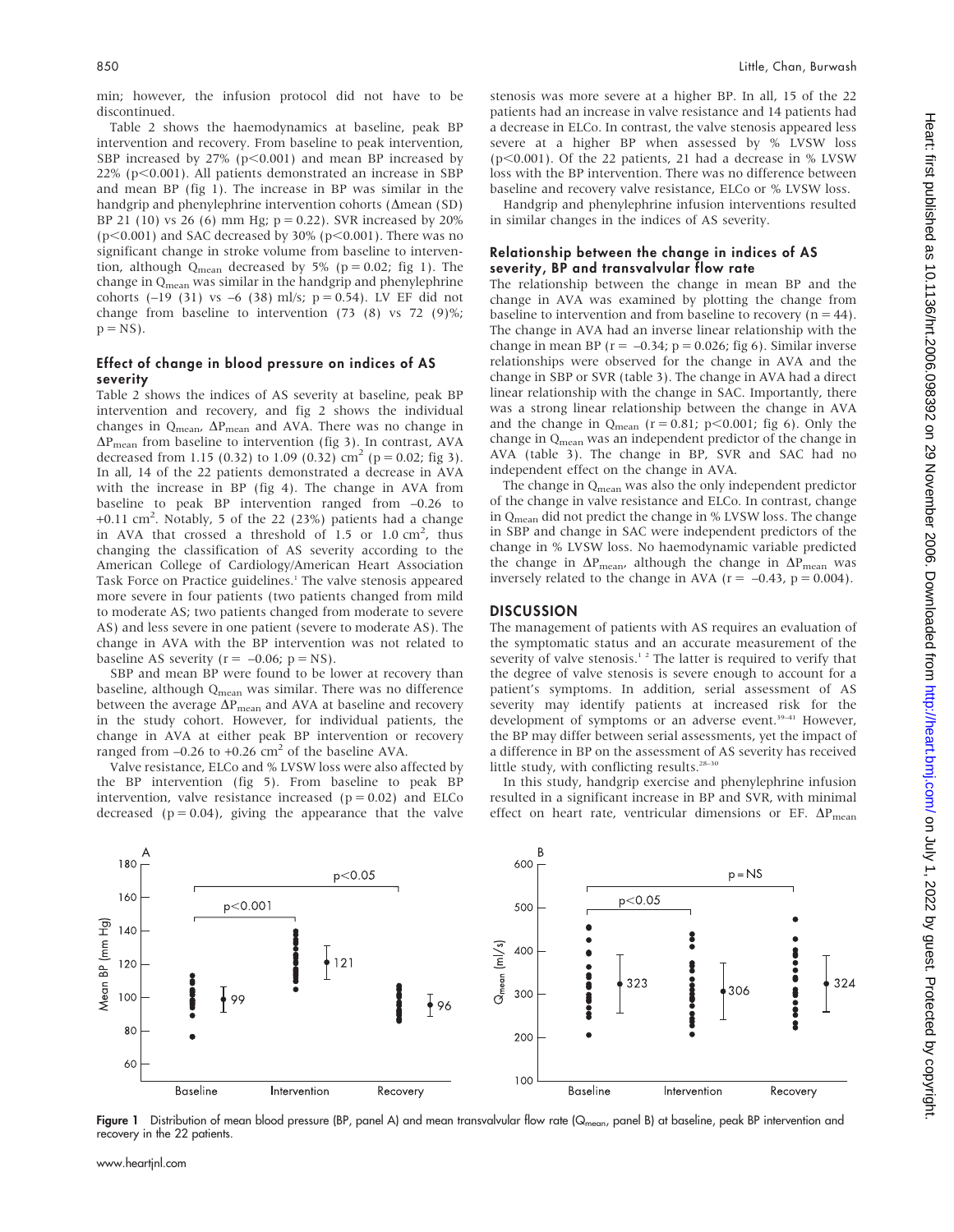| Variable                                      | <b>Baseline</b> | Intervention            | Recovery       |
|-----------------------------------------------|-----------------|-------------------------|----------------|
| Haemodynamic variables                        |                 |                         |                |
| Heart rate (bpm)                              | 62(8)           | $67(12)$ *              | 62 (13)        |
| Systolic BP (mm Hg)                           | 143(14)         | $181(20)$ <sup>+</sup>  | $136(15)^{*}$  |
| Diastolic BP (mm Hg)                          | 77 (9)          | $92(8)$ <sup>+</sup>    | 75 (8)         |
| Mean BP (mm Hg)                               | 99(8)           | $121(10)$ <sup>+</sup>  | $96 (7)^*$     |
| Stroke volume (ml)                            | 104(19)         | 100(22)                 | 103 (19)       |
| $Q_{\text{mean}}$ (ml/s)                      | 323 (67)        | $306(66)^*$             | 324(65)        |
| Cardiac output (I/min)                        | 6.34(1.31)      | 6.55(1.51)              | 6.16(1.22)     |
| SAC (ml/mm Hg)                                | 1.66(0.47)      | 1.16(0.31)              | $1.82$ (0.60)* |
| SVR (dyne $\times s/cm^3$ )                   | 1294 (264)      | 1552 (372) <sup>+</sup> | 1280 (233)     |
| Stenotic indices                              |                 |                         |                |
| $\Delta P_{mean}$ (mm Hg)                     | 36(13)          | 36(14)                  | 35(14)         |
| $AVA$ (cm <sup>2</sup> )                      | 1.15(0.32)      | $1.09$ (0.33)*          | 1.17(0.33)     |
| Resistance (dyne $\times$ s/cm <sup>5</sup> ) | 153 (63)        | $164 (74)^*$            | 146 (62)       |
| % LVSW loss (%)                               | 19.8(6.3)       | 16.5(5.7)               | 20.0(7.1)      |
| $ECO$ (cm <sup>2</sup> )                      | 1.32(0.40)      | $1.24(0.42)$ *          | 1.34(0.43)     |
| Change from baseline                          |                 |                         |                |
| $Q_{\text{mean}}$ (ml/s)                      |                 | $-17(31)$               | 1(31)          |
| $\Delta P_{mean}$ (mm Hg)                     |                 | 0(3)                    | $-1(3)$        |
| $AVA$ (cm <sup>2</sup> )                      |                 | $-0.06(0.11)$           | 0.02(0.11)     |
| Resistance (dyne $\times$ s/cm <sup>3</sup> ) |                 | 11(21)                  | $-7(26)$       |
| % LVSW loss (%)                               |                 | $-3.3(1.7)$             | 0.2(2.3)       |
| $ECO$ (cm <sup>2</sup> )                      |                 | $-0.08$ (0.17)          | 0.02(0.16)     |

Table 2 Comparison of haemodynamic data at baseline, intervention and recovery in the

AVA, aortic valve area; BP, blood pressure; ELCo, energy loss coetticient; % LVSW loss, percentage lett ventricular stroke<br>work loss index; ∆P<sub>mean</sub>, mean transvalvular pressure gradient; Q<sub>mean</sub>, mean transvalvular flow r arterial compliance; SVR, systemic vascular resistance.

Values in parentheses are the SD.  $p$ <0.05 vs baseline

 $+p<0.001$  vs baseline.

remained constant, despite the increase in BP. Presumably, LV systolic pressure increased in parallel with the acute augmentation of arterial pressure. In contrast, AVA decreased, resulting in the valve stenosis appearing more severe. Similarly, the valve stenosis appeared more severe when assessed using valve resistance or ELCo. In contrast, the valve stenosis appeared less severe when assessed using % LVSW loss.

Previous studies investigating the effect of BP and SVR on the measurement of AS severity have been contradictory.<sup>28–30</sup> Transvalvular pressure gradient increased with increasing systolic pressure and SVR in an in vitro model using an aortic bioprosthesis and constant transvalvular flow rate.<sup>30</sup> In contrast, other investigators have suggested that the change in transvalvular pressure gradient is inversely related to the change in  $SVR<sub>1</sub><sup>28</sup>$ <sup>29</sup> 42 irrespective of flow.<sup>28</sup> However, the equation<sup>28</sup> predicting a ''flow-independent'' decrease in transvalvular pressure gradient as a consequence of increased SVR contains both pressure and resistance variables that are inter-related by flow, and are thus not truly flow independent.<sup>29 30</sup> We observed no change in  $\Delta P_{mean}$  during the acute increase in BP and SVR, despite a small decrease in transvalvular flow. The failure of  $\Delta P_{\text{mean}}$  to decrease despite reduced transvalvular flow was because of a small decrease in AVA. Decreased transvalvular flow results in reduced valve-opening forces and a smaller AVA, and, since  $\Delta P_{\text{mean}} \propto (Q_{\text{mean}}/AVA)^2$ , a smaller AVA would attenuate the expected decrease in  $\Delta \rm{P_{mean}}$  as a result of reduced Q<sub>mean</sub>.<sup>569</sup> Our in vivo observations are consistent with those in an animal model of supravalvular AS, in which  $\Delta P_{max}$  and  $\Delta P_{mean}$ were dependent only on the stenosis area and transvalvular flow, and not dependent on SVR or SAC.<sup>29</sup> Non-simultaneous peak LV pressure to peak aortic pressure differences derived at catheterisation may be affected by arterial compliance independent of transvalvular flow<sup>29</sup>; however, this pressure difference cannot be measured using Doppler-echo.



Figure 2 Individual changes in mean transvalvular flow rate (Q<sub>mean</sub>, panel A), mean transvalvular pressure gradient ( $\Delta P_{mean}$ , panel B) and aortic valve area (AVA, panel C) at baseline, peak blood pressure intervention and recovery in the 22 patients.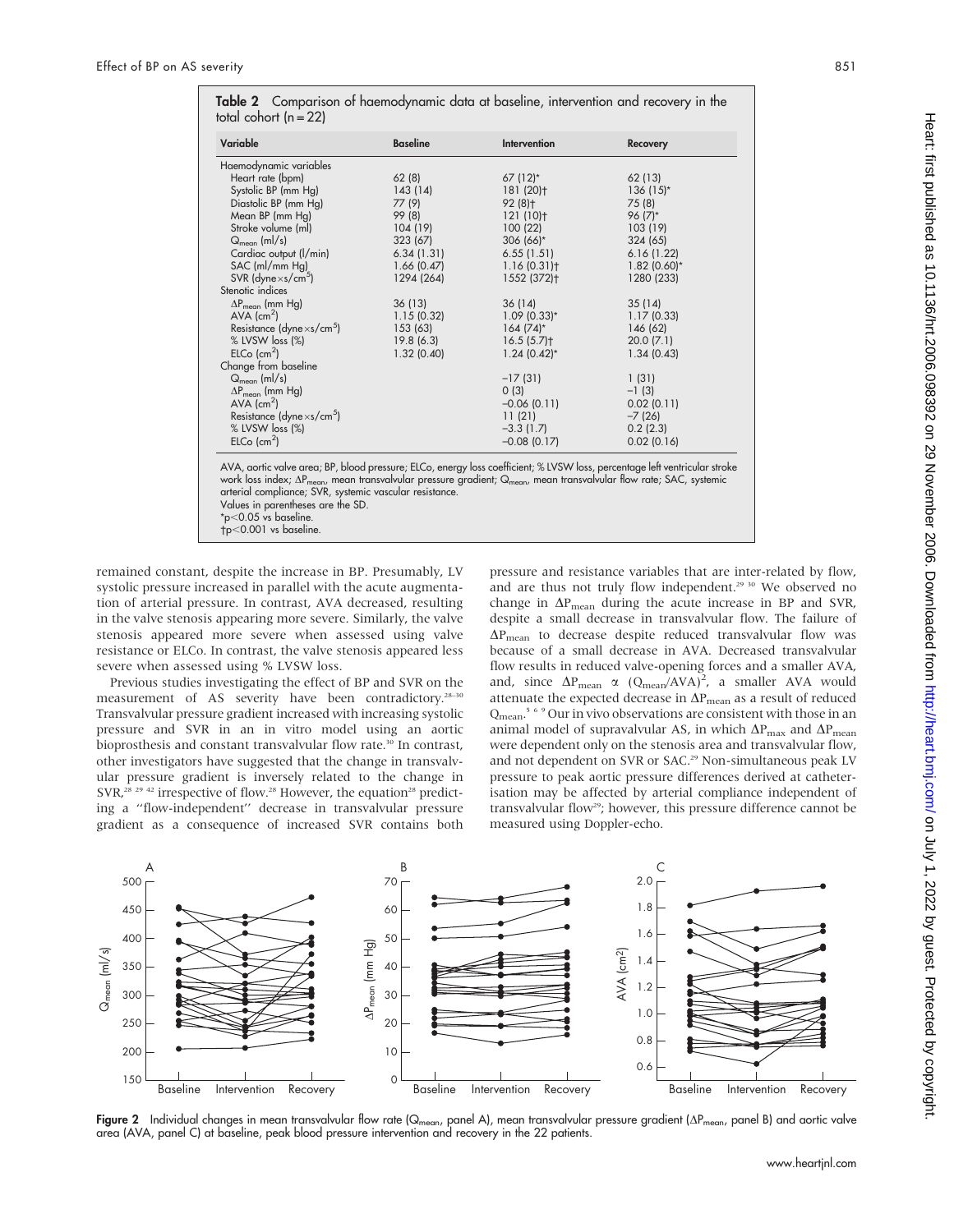

Figure 3 Distribution of mean transvalvular pressure gradient (AP<sub>mean</sub>, panel A) and aortic valve area (AVA, panel B) at baseline, peak blood pressure intervention and recovery in the 22 patients.

In an in vitro model with a constant transvalvular flow rate, AVA derived by the Gorlin equation decreased with increasing systemic pressure and SVR.<sup>30</sup> In contrast, both the Gorlin and continuity equation AVA increased when hypertension was induced in an animal model of supravalvular AS.29 In the current study, we observed a decrease in AVA with increased BP and SVR. The decrease in AVA probably occurred as a consequence of the concomitant decrease in transvalvular flow with the acute increase in BP. The change in  $Q_{\text{mean}}$  was the only independent predictor of the change in AVA. Change in BP, SVR and SAC had no independent effect on the change in AVA. Previous studies have demonstrated a strong linear relationship between AVA and Q<sub>mean</sub>,<sup>5,9</sup> probably related to flow-mediated changes in the anatomic area of the valve stenosis or flowmediated modification of the coefficient of orifice contraction.3 4 19 43–45 However, from our study, it is not possible to determine whether the mechanism of the observed change in AVA was primarily related to a change in the anatomic valve area, coefficient of orifice contraction, flow profiles within the



Figure 4 Change in aortic valve area (AVA) from baseline to peak blood pressure intervention in the 22 patients. \*Identifies patients in whom there was a change in the classification of aortic stenosis (AS) severity.

outflow tract or vena contracta, or a combination of these phenomena. The discrepancy between the observed decrease in AVA with an increase in BP, and the observed increase in AVA in an animal model of supravalvular AS can probably be explained by expansion of the supravalvular stenosis due to increased radial pressure, which does not occur with valvular stenoses.<sup>29</sup> Importantly, the change in trans-stenotic flow rate in this animal model was an independent predictor of the change in stenosis area, consistent with our observation.<sup>29</sup>

Valve resistance, ELCo and % LVSW loss were also affected by the change in BP. Acute increase in BP and SVR resulted in the valve stenosis appearing more severe when assessed by valve resistance and ELCo. The change in Q<sub>mean</sub> was the only independent predictor of the change in valve resistance and ELCo, similar to AVA. In contrast, the acute increase in BP resulted in the valve stenosis appearing less severe when assessed by % LVSW loss. Not surprisingly, the change in SBP was inversely related to the change in % LVSW loss, since SBP is in the denominator of the % LVSW loss equation. Larger reductions in transvalvular flow as a consequence of acute increase in BP could potentially lead to greater reductions in % LVSW loss, since transvalvular pressure gradient, incorporated in the numerator of the % LVSW loss equation, has a strong relationship with transvalvular flow.<sup>5-7</sup> 9 Clearly, none of these alternative stenotic indices can be relied upon to provide a constant measure of AS severity during a change in BP or transvalvular flow; however, the impact on the assessment and interpretation of AS severity will depend on the specific stenotic index used.

## Clinical implications

In patients with AS, we observed that (1) acute hypertension can affect Doppler-echo indices of AS severity, and that (2) the change in AS severity with a change in BP is a consequence of concomitant changes in transvalvular flow, rather than an independent effect of systemic arterial haemodynamics (ie, SVR or SAC). The observation that the indices of AS severity are affected by changes in BP has important implications for the haemodynamic assessment of patients with AS with hypertension and patients undergoing serial evaluation of disease severity. Haemodynamics including BP and transvalvular flow should be recorded as part of each evaluation, and differences in haemodynamics considered as a potential explanation for a change in AS severity independent of disease progression. Although the change in average AVA with the acute increase in BP and SVR was small  $(1.15 \text{ to } 1.09 \text{ cm}^2)$ , the individual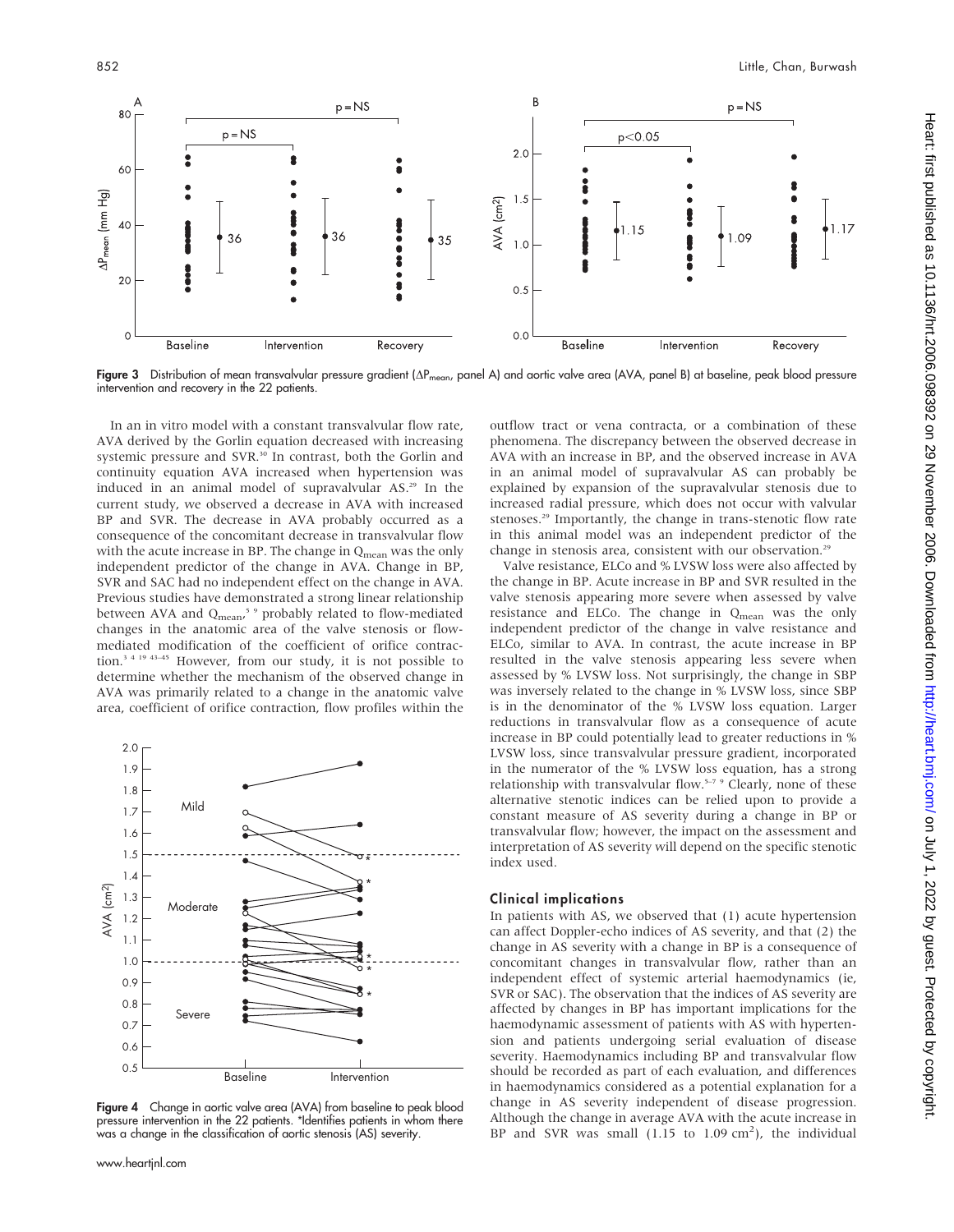

Figure 5 Distribution of valve resistance (panel A), energy loss coefficient (ELCo, panel B) and percentage left ventricular stroke work loss (% LVSW loss, panel C) at baseline, peak blood pressure intervention and recovery in the 22 patients.

patient response was variable  $(-0.26 \text{ to } +0.11 \text{ cm}^2)$  of baseline AVA). In all, 5 (23%) patients had a change in AVA resulting in a reclassification of AS severity according to American College of Cardiology/American Heart Association Task Force on Practice guidelines.<sup>1</sup> Even greater changes in AVA (-0.26 to  $+0.26$  cm<sup>2</sup> of baseline AVA) were found when analysing in both the intervention and recovery periods, when the BP was lower (fig 6). Although the presence of symptoms is the major determinant for surgical intervention, the magnitude to which AVA can change in a patient (ie,  $0.9$  vs  $1.15$   $\text{cm}^2$ ) can clearly affect clinical decision making, especially in ''grey'' areas, where the symptom status of a patient may be unclear, or when evaluating the need for concomitant valve replacement in patients with milder degrees of AS undergoing coronary artery bypass graft surgery. Furthermore, the observed change in AVA is of a magnitude similar to the expected annual rate of haemodynamic progression ( $\approx$ 0.1 cm<sup>2</sup>/year). Thus, a patient could be diagnosed as a ''rapid progressor'' as a result of different haemodynamics at the time of the assessment rather than actual disease progression.<sup>39</sup> Importantly, greater BP and associated transvalvular flow changes could result in greater perturbations in AVA, due to the linear relationship between these haemodynamic variables and AVA. Repeating the Doppler echocardiographic evaluation in patients with hypertension after normalisation of the BP may provide measurements that better reflect the severity of the valve stenosis and better identify actual disease progression during the follow-up studies.<sup>2</sup>

#### Potential limitations

We used models of acute increase in BP due to increased SVR to investigate the impact of BP on the assessment of AS severity. These models were not chosen for their ability to ''mimic'' the diverse pathophysiologies of hypertension. Rather, they were employed for their ability to affect predominantly BP and SVR, with little confounding effect on heart rate and transvalvular flow. Although these models may reflect the haemodynamics and define the expected impact of BP on the assessment of AS severity in clinical settings associated with an acute increase in BP due to increased SVR (ie, anxious patient undergoing catheterisation), they may not reflect the haemodynamics and impact of a change in BP in patients with a gradual BP increase or chronic hypertension. Chronic hypertension can be associated with either increased or decreased cardiac output, depending on the specific aetiology and time course within the disease.<sup>46</sup> In these chronic settings, the impact of BP on the assessment of AS severity may differ, depending on whether there is an associated increase or decrease in transvalvular flow. Ultimately, the concomitant change in transvalvular flow that occurs with a change in BP will determine the effect on the Doppler-echo assessment of AS severity, with the stenosis appearing more severe if there is a decrease in transvalvular flow, and less severe if there is an increase in transvalvular flow.

#### **CONCLUSION**

Doppler-echo assessment of AS severity is dependent on the systemic BP at the time of haemodynamic assessment. Acute



Figure 6 Scatter plot of the relationship between the change in aortic valve area (AVA) and the change in mean blood pressure (BP, panel A) and change in mean transvalvular flow rate  $(Q_{\text{mean}})$  panel B) in the 22 patients.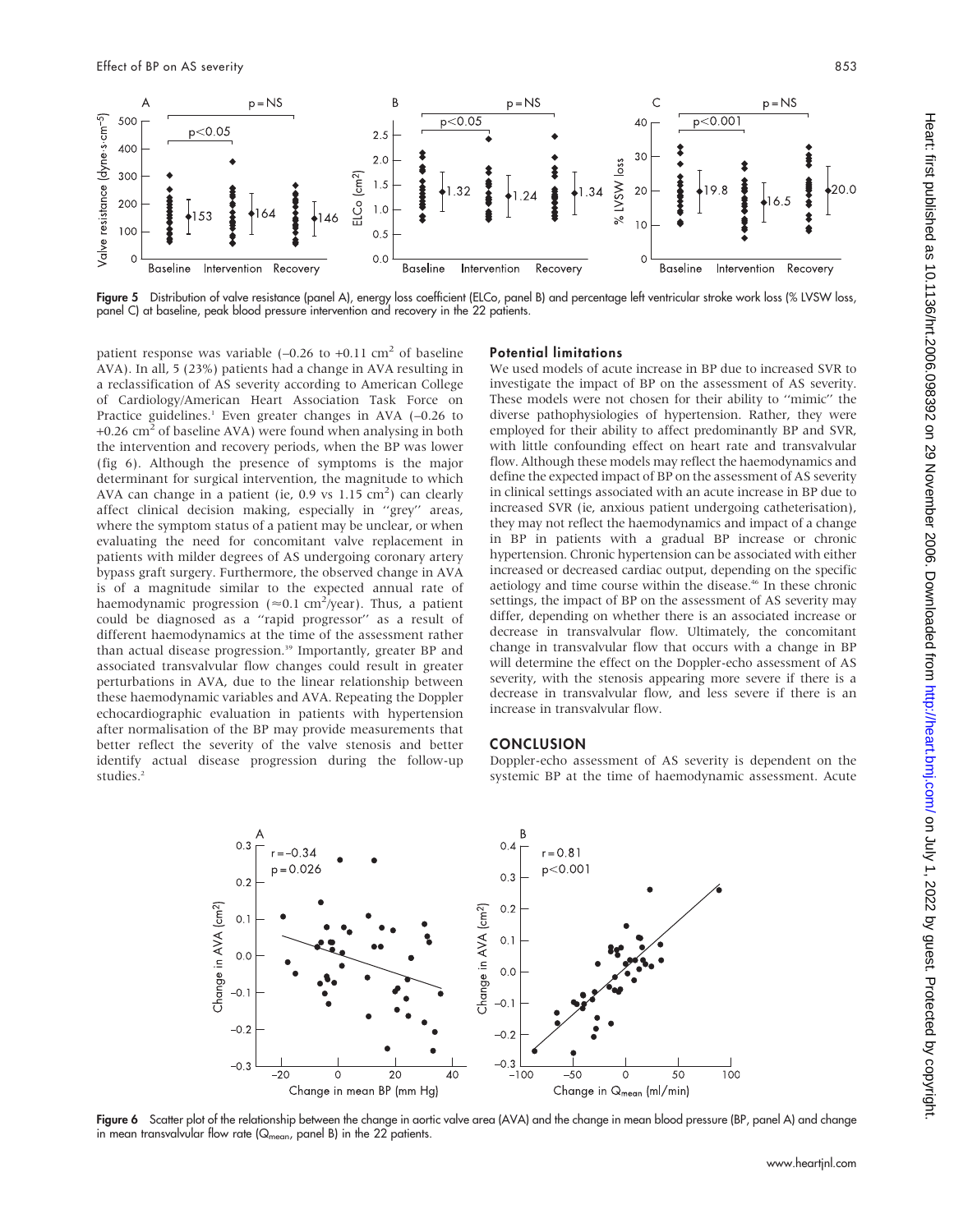Table 3 Univariate and multivariate analysis of the haemodynamic variables in which variation predicts a change in the index of aortic stenosis severity

| AS severity index | Haemodynamic variable      | Univariate r (p value) |
|-------------------|----------------------------|------------------------|
| $\Delta P_{mean}$ | A AVA                      | $-0.42$ (0.004)*       |
| <b>AVA</b>        | $\Lambda$ Mean BP          | $-0.34(0.026)$         |
|                   | $\Delta$ Systolic BP       | $-0.32$ (0.033)        |
|                   | $\Lambda$ SVR              | $-0.28(0.061)$         |
|                   | $\land$ SAC                | 0.38(0.011)            |
|                   | $\Delta$ Q <sub>mean</sub> | $0.81$ (<0.001)*       |
| Resistance        | $\Delta$ Q <sub>mean</sub> | $-0.73$ ( $<$ 0.001)*  |
| % LVSW loss       | $\Lambda$ Heart rate       | $-0.31(0.044)$         |
|                   | $\triangle$ Mean BP        | $-0.78$ (< $0.001$ )   |
|                   | $\Delta$ Systolic BP       | $-0.82$ (<0.001)*      |
|                   | $\Lambda$ SVR              | $-0.54$ ( $<$ 0.001)   |
|                   | A SAC                      | $0.84$ (<0.001)*       |
| <b>ELCo</b>       | $\Lambda$ Mean BP          | $-0.36(0.018)$         |
|                   | $\Delta$ Systolic BP       | $-0.32$ (0.036)        |
|                   | $\Lambda$ SVR              | $-0.30(0.045)$         |
|                   | $\triangle$ SAC            | 0.31(0.038)            |
|                   | $\Delta$ Q <sub>mean</sub> | $0.71$ (<0.001)*       |

energy loss coefficient; % LVSW loss, percentage left ventricular stroke work  $\log$ index;  $\Delta P_{mean}$ , mean transvalvular pressure gradient;  $Q_{mean}$ , mean transvalvular flow rate; SAC, systemic arterial compliance; SVR, systemic vascular resistance.

\*p<0.01 on multivariate analysis.

hypertension due to increased SVR and associated with a decrease in transvalvular flow can lead to a valve stenosis appearing more severe when assessed by AVA, valve resistance or ELCo, and less severe when assessed by % LVSW loss. However, the impact of BP on the assessment of AS severity depends primarily on the associated change in transvalvular flow rather than on the systemic arterial haemodynamics, and can lead to a stenosis appearing either more or less severe depending on the direction and magnitude of the change in transvalvular flow.

#### Authors' affiliations .......................

Stephen H Little, Kwan-Leung Chan, Ian G Burwash, Division of

Cardiology, Department of Medicine, University of Ottawa Heart Institute, Ottawa, Ontario, Canada

Competing interests: None declared.

#### REFERENCES

- 1 Bonow RO, Carabello BA, Chatterjee K, et al. ACC/AHA 2006 guidelines for the management of patients with valvular heart disease: a report of the American College of Cardiology/American Heart Association Task Force on Practice Guidelines (writing Committee to Revise the 1998 guidelines for the management of patients with valvular heart disease). J Am Coll Cardiol 2006;48:e1–148.
- 2 Otto CM. Valvular aortic stenosis: disease severity and timing of intervention. J Am Coll Cardiol 2006;47:2141–51.
- 3 Montarello JK, Perakis AC, Rosenthal E, et al. Normal and stenotic human aortic valve opening: in vitro assessment of orifice area changes with flow. Eur Heart J 1990;11:484–91.
- Chambers JB, Sprigings DC, Cochrane T, et al. Continuity equation and Gorlin formula compared with directly observed orifice area in native and prosthetic aortic valves. Br Heart J 1992;67:193–9.
- 5 Burwash IG, Thomas DT, Sahadiro M, et al. Dependence of Gorlin formula and continuity equation valve areas on transvalvular volume flow rate in valvular aortic stenosis. *Circulation* 1994;8**9**:827–35.<br>6 **Burwash IG**, Pearlman AS, Kraft CD, *et al.* Flow dependence of measures of
- aortic stenosis severity during exercise. *J Am Coll Cardiol* 1994;**24**:1342–50.<br>7 **Bermejo J**, Fernandez-Garcia MA, Torrecilla EG, *et al.* Effects of dobutamine on
- Doppler echocardiographic indexes of aortic stenosis. J Am Coll Cardiol 1996;28:1206–13.
- 8 Shively BK, Charlton GA, Crawford MH, et al. Flow dependence of valve area in aortic stenosis: relation to valve morphology. J Am Coll Cardiol 1998;31:654–60.
- 9 Burwash IG, Hay KM, Chan KL. Hemodynamic stability of valve area, valve resistance, and stroke work loss in aortic stenosis: a comparative analysis. J Am Soc Echocardiogr 2002;15:814–22.
- 10 Beauchesne LM, deKemp R, Chan KL, et al. Temporal variations in effective orifice area during ejection in patients with valvular aortic stenosis. J Am Soc
- Echocardiogr 2003;16:958–64. 11 Ford LE, Feldman T, Chiu C, et al. Hemodynamic resistance as a measure of functional impairment in aortic valvular stenosis. Circ Res 1990;66:1–7.
- 12 Casale PN, Palacios IF, Abascal VM, et al. Effects of dobutamine on Gorlin and continuity equation valve areas and valve resistance in valvular aortic stenosis. Am J Cardiol 1992;70:1175-9.
- 13 Martin TW, Moody JM, Bird JJ, et al. Effect of exercise on indices of valvular aortic stenosis. Cathet Cardiovasc Diagn 1992;25:265–71.
- 14 Ford LE, Feldman T, Carroll JD. Valve resistance. Circulation 1994;89:893–5.
- 15 Lee TM, Su SF, Chen MF, et al. Effects of increasing flow rate on aortic stenotic indices: evidence from percutaneous transvenous balloon dilatation of the mitral valve in patients with combined aortic and mitral stenosis. Heart 1996;76:490–4.
- 16 Blitz LR, Herrmann HC. Hemodynamic assessment of patients with low-flow, lowgradient valvular aortic stenosis. Am J Cardiol 1996;78:657–61.
- 17 Antonini-Canterin F, Faggiano P, Zanuttini D. Is aortic valve resistance more clinically meaningful than valve area in aortic stenosis? Heart 1999;82:9–10.
- 18 Tobin JR, Rahimtoola SH, Blundell PE, et al. Percentage of left ventricular stroke work loss: a simple hemodynamic concept for estimation of severity in valvular aortic stenosis. Circulation 1967;35:868–79.
- 19 Sprigings DC, Chambers JB, Cochrane T, et al. Ventricular stroke work loss: validation of a method of quantifying the severity of aortic stenosis and derivation of an orifice formula. J Am Coll Cardiol 1990;16:1608–14.
- 20 Bermejo J, Odreman R, Feijoo J, et al. Clinical efficacy of Doppler-echocardiographic indices of aortic valve stenosis: a comparative test-based analysis of outcome. J Am Coll Cardiol 2003;41:142–51.
- 21 Garcia D, Pibarot P, Dumesnil JG, et al. Assessment of aortic valve stenosis severity: a new index based on the energy loss concept. Circulation 2000;101:765–71.
- 22 Das P, Pocock C, Chambers J. The patient with a systolic murmur: severe aortic stenosis may be missed during cardiovascular examination. QJM 2000;93:685–8.
- 23 Lindroos M, Kupari M, Valvanne J, et al. Factors associated with calcific aortic valve degeneration in the elderly. Eur Heart J 1994;15:865-70.
- 24 Ie E, Mook W, Shapiro AP. Systolic hypertension in critical aortic stenosis and the effect of valve replacement. J Hum Hypertens 1996;10:65-7.
- 25 Stewart BF, Siscovick D, Lind BK, et al. Clinical factors associated with calcific aortic valve disease. Cardiovascular health study. J Am Coll Cardiol 1997;29:630–4.
- 26 Chan KL, Ghani M, Woodend K, et al. Case-controlled study to assess risk factors for aortic stenosis in congenitally bicuspid aortic valve. Am J Cardiol 2001;88:690–3.
- 27 Antonini-Canterin F, Huang G, Cervesato E, et al. Symptomatic aortic stenosis: does systemic hypertension play an additional role? Hypertension 2003;41:1268–72.
- 28 Laskey W, Kussmaul W, Noordergraaf A. Valvular and systemic arterial hemodynamics in aortic valve stenosis: model-based approach. Circulation 1995;92:1473–8.
- 29 Kadem L, Dumesnil JG, Rieu R, et al. Impact of systemic hypertension on the assessment of aortic stenosis. Heart 2005;91:354–61.
- 30 Razzolini R, Gerosa G, Leoni L, et al. Transaortic gradient is pressure-dependent in a pulsatile model of the circulation. J Heart Valve Dis 1999;8:279–83.
- 31 Bermejo J. The effects of hypertension on aortic valve stenosis. Heart 2005;91:280–2.
- 32 Chambers J. Editorial: can high blood pressure mask severe aortic stenosis? J Heart Valve Dis 1998;7:277–8.
- 33 White M, Fourney A, Etel M, et al. Effects of age and hypertension on cardiac responses to the  $\alpha_1$ -agonist phenylephrine in humans. Am J Hypertens  $1999 \cdot 12 \cdot 151 - 8$
- 34 Burwash IG, Forbes AD, Sadahiro M, et al. Echocardiographic volume flow and stenosis severity measures with changing volume tlow rates in aortic stenosis.<br>Am J Physiol 1993;**265**:H1734–43.
- 35 Chemla D, Hébert J-L, Coirault C, et al. Total arterial compliance estimated by stroke volume-to-aortic pulse pressure ratio in humans. Am J Physiol 1998;274:H500–5.
- 36 Zoghbi WA, Farmer KL, Soto JG, et al. Accurate noninvasive quantification of stenotic aortic valve area by Doppler echocardiography. Circulation 1986;73:452–9.
- 37 Otto CM, Pearlman AS, Comess KA, et al. Determination of the stenotic aortic valve area in adults using Doppler echocardiography. J Am Coll Cardiol 1986;7:509–17.
- 38 Ho PP, Pauls GL, Lamberton DF, et al. Doppler derived aortic valve resistance in aortic stenosis: its hemodynamic validation. J Heart Valve Dis 1994;3:283–7.
- 39 Otto CM, Burwash IG, Legget ME, et al. Prospective study of asymptomatic valvular aortic stenosis. Clinical, echocardiographic, and exercise predictors of outcome. Circulation 1997;95:2262–70.
- 40 Rosenhek R, Binder T, Porenta G, et al. Predictors of outcome in severe, asymptomatic aortic stenosis. N Engl J Med 2000;343:611–17.
- 41 Rosenhek R, Klaar U, Schemper M, et al. Mild and moderate aortic stenosis. Natural history and risk stratification by echocardiography. Eur Heart J 2004;25:199–205.
- 42 Silove ED, Vogel JH, Grover RF. The pressure gradient in ventricular outflow obstruction: influence of peripheral resistance. Cardiovasc Res 1968;2:234–42.

www.heartjnl.com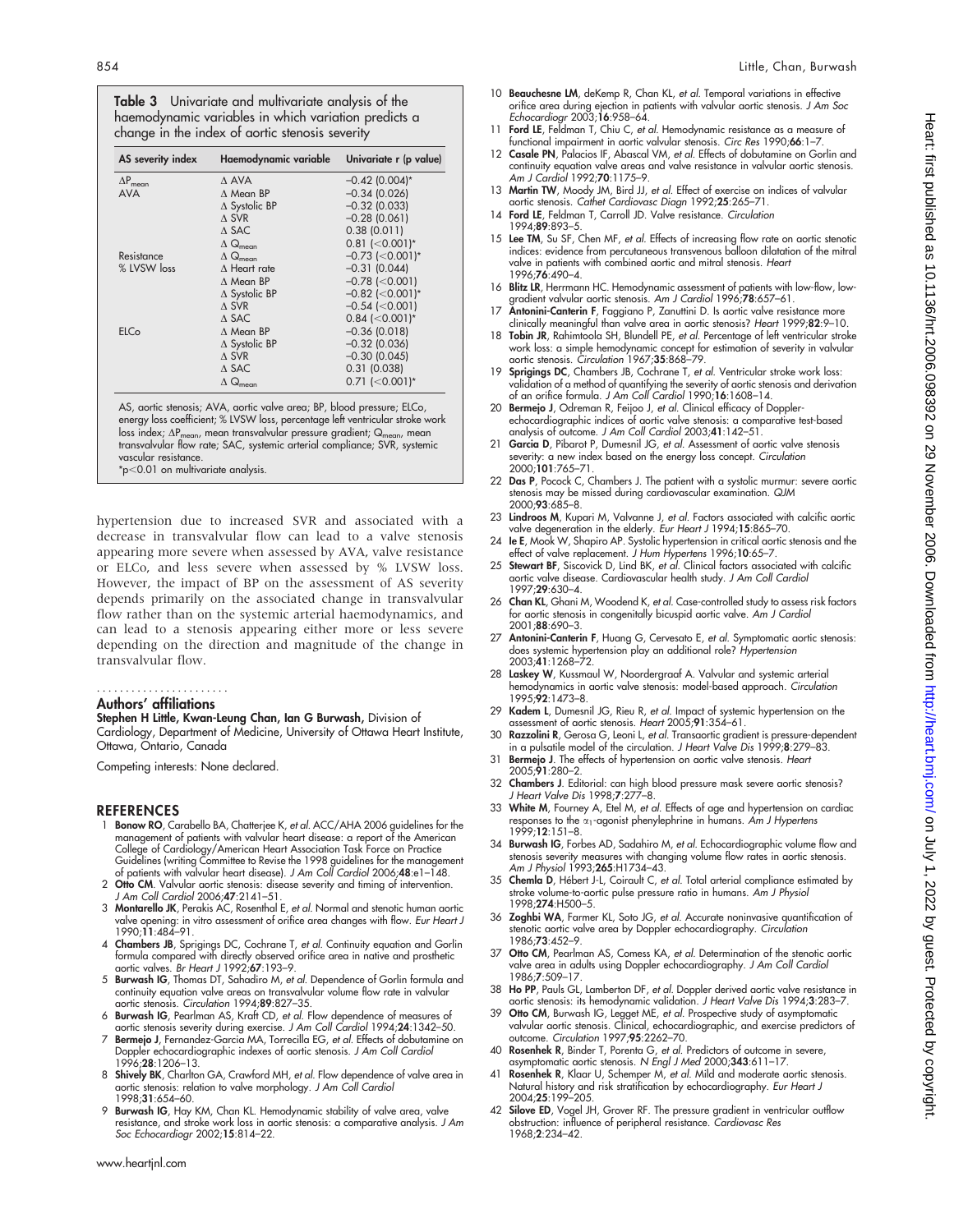- 43 DeGroff CG, Shandas R, Valdes-Cruz L. Analysis of the effect of flow rate on the Doppler continuity equation for stenotic orifice area calculations: a numerical study. Circulation 1998;97:1597–605.
- 44 Segal J, Lerner DJ, Miller C, et al. When should Doppler determined valve area be better than the Gorlin formula? Variation in hydraulic constants in low flow states. J Am Coll Cardiol 1987;9:1294–305.
- 45 Voelker W, Reul H, Nienhaus G, et al. Comparison of valvular resistance, stroke work loss, and Gorlin valve area for quantitation of aortic stenosis. An in vitro
- study in a pulsatile aortic flow model. *Circulation* 1995;**91**:1196–204.<br>46 **Kaplan NM**. Systemic hypertension: mechanism and diagnosis. In: Zipes DP, Libby P, BonowRO,BraunwaldE,eds.Braunwald'sheartdisease:atextbookofcardiovascular medicine.7th edn. Philadelphia, PA: Elsevier Saunders, 2005:959–87.

# IMAGES IN CARDIOLOGY ................................................................................

doi: 10.1136/hrt.2006.095265

## Endocarditis of left ventricular apical patch with cavity formation

An 82-year-old man was admitted for septic fever and<br>
bypass grafting and aneurysmectomy of the left ventri-<br>
cular anical aneurysm in September 2004, Since January 2005 chills in May 2005. He had undergone coronary artery cular apical aneurysm in September 2004. Since January 2005, he had complained about episodes of night sweating, fever with chills and fatigue. Antibiotics prescribed by the general physician had no effect.

Several separate sets of blood cultures done after admission were positive for Staphylococcus epidermidis, resistant to methicillin. Echocardiography showed poor two-dimensional image quality. Cardiac magnetic resonance revealed apical pseudoaneurysm  $(32\times17\times36$  mm) overlying the implanted patch, with a small intermittent shunt between left ventricular and pseudoaneurysmal cavity (panel A). Nevertheless, another oval-shaped cavity  $(32\times18\times40$  mm) was observed distally to the pseudoaneurysm (panel B). Both cavities were filled with blood clots. Yet, a small bidirectional blood flow was noted between both spaces (data supplement movie clip is available online at http://heart.bmj.com/supplemental). After intensive

antibiotic treatment, inflammatory markers and white blood cell count were normalised and blood cultures were repeatedly negative. After discharge, the patient did not show any signs of relapse at regular follow-ups.

Acknowledgements: All authors from the Cardiocenter were supported by the Charles University Prague Research Project MSM 0021620817 awarded by the Ministry of Education, Youth and Physical Education of the Czech Republic.

> Karol Curila, Jaroslav Tintera, Martin Penicka curila@fnkv.cz



Supplemental video is available on the Heart website at http://heart.bmj.com/supplemental



Panel A shows an irregular space between the apical patch and pericardium, which represents apical pseudoaneurysm (arrow). Apical pseudoaneurysm may develop after left ventricular aneurysmectomy and, usually, does not require any specific treatment. Panel B shows an oval-shaped cavity connected with pseudoaneurysm (arrow). This finding is clear pathology and may be related to Staphylococcus infection.